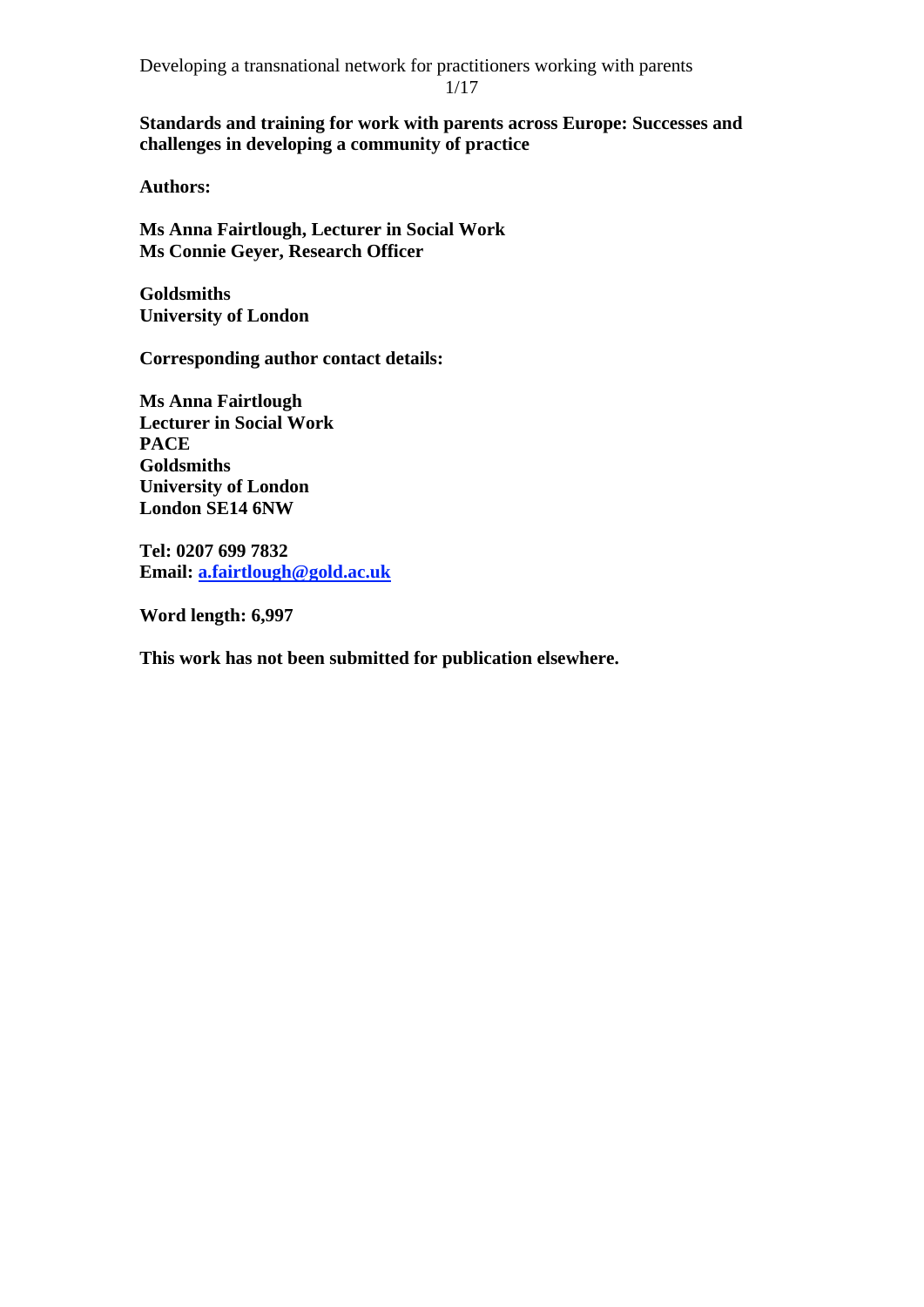Developing a transnational network for practitioners working with parents 2/17

### **Title**

# **Exchanging standards and training for work with parents across Europe: Successes and challenges**

### **Abstract**

This paper examines processes and outcomes arising from an illuminative evaluation of a Leonardo da Vinci funded project designed to develop a transnational network in Europe for practitioners working with parents. The project aimed to share knowledge of and support the development of training, qualification and occupational standards in the sector. The scope for harmonisation of these across Europe or between individual countries was also under consideration. The intention was to establish this network through an international meeting, a new web site, e- groups, personal contacts and conferences in each of the host nations. The project was successful in enabling information to be shared between the partners, in supporting individual partners to implement their own specific goals and in publicising the needs of the sector more widely. It was less successful in establishing common frameworks for practice in this area. Overall partners showed a marked preference for personal contacts and the electronic forms of communication were little used. The reasons for this are examined.

# **Key words**

Communities of practice, parenting education and support, training, web-based partnerships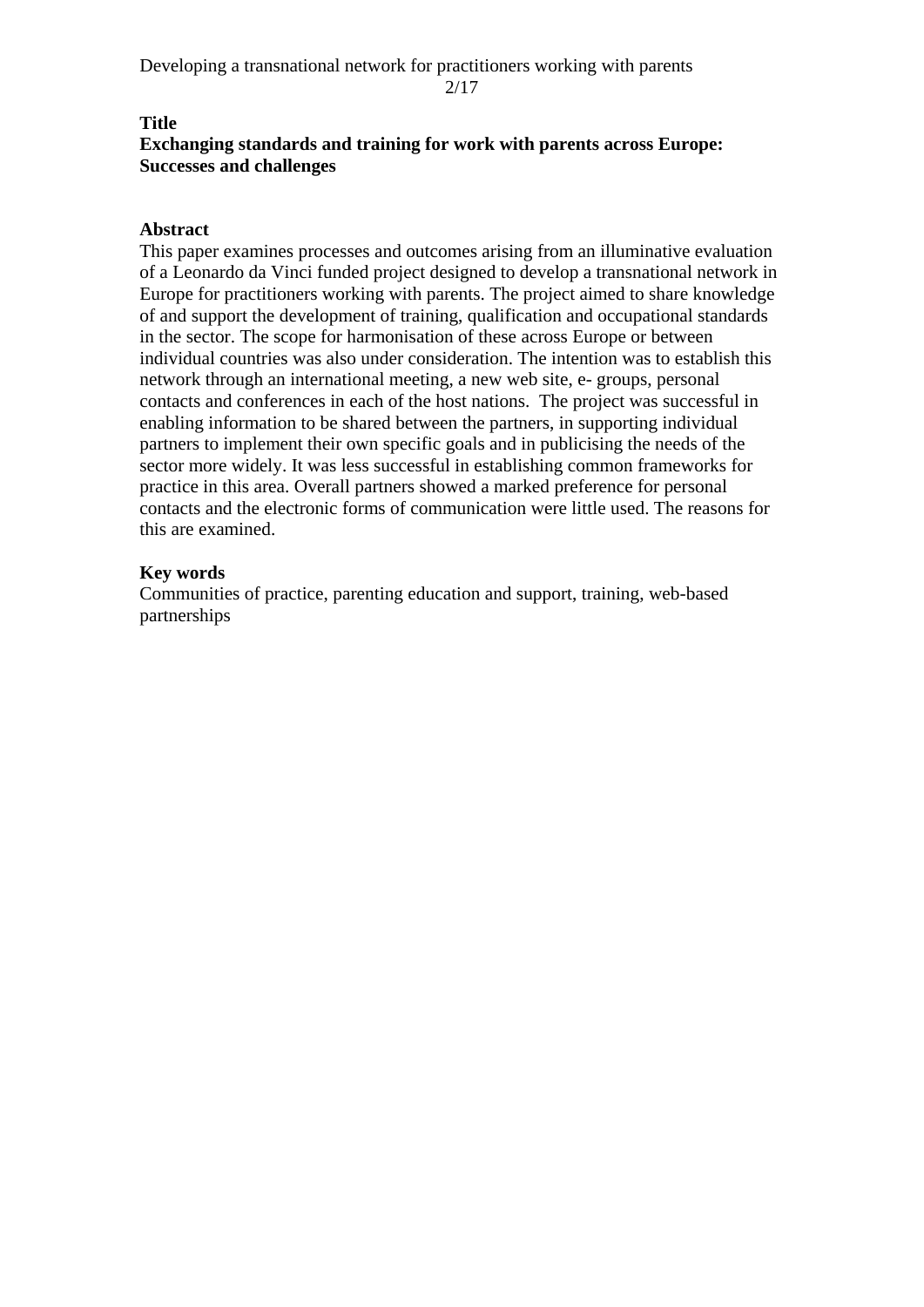# **Introduction**

This paper reports on outcomes and processes from a transnational collaboration that aimed to develop sustainable channels of communication and exchange for the promotion of work with parents in Europe. 'Parenting in the  $21<sup>st</sup>$  Century' was a Leonardo da Vinci-funded project from 2003-7 between 14 organisations from nine different European countries working in a range of areas relating to the parenting support and education sector. The project aimed to improve the skills of practitioners working with parents by sharing information about vocational training and occupational standards available in the member countries and by working towards shared values and principles underpinning this work. It planned to achieve this through: the establishment of a website where curricula, training programmes and standards could be shared; e groups and personal contacts between members; and dissemination conferences.

In essence, the project sought to establish through 'mutual engagement' in 'joint enterprises' a transnational community of practice (Wenger 1998: 73) for agencies and practitioners working with parents. During the three years of the project's duration interesting dynamics emerged around partners' use (or non-use) of particular forms of communication, particularly of the project website and its online discussion groups. The advantages and difficulties of using different communication strategies and technologies may not be particular to this project and, perhaps, reflect broader themes in the organisation of transnational professional networks. The story of this project may be of value to people from different disciplines wishing to build workrelated transnational ties with each other, as well as organisations and individuals specifically concerned with parenting education and support.

*Service Sector Organisations and Social Policy Development in Europe*  The Leonardo da Vinci Community Vocational Training Action Programme fosters

mobility and innovation in the field of vocational training and funds projects to develop vocational standards and qualifications in the European Union. The EU has a long-standing tradition of promoting the amelioration of occupational standards and qualifications on a European-wide level. Given the legal and cultural complexities of national labour markets and their regulation, however, ambitions have shifted from the pursuit of sector harmonisation in the 1950s and 60s to the promotion of occupational transparency, or "the visibility of qualifications among the Member States", in the 1990s (Deane, 2005; Gordon, 1999: 203). The discursive shift from harmonisation to transparency reflects the increased responsibility of service sector organisations and social partnerships in shaping policy (Billet & Seddon, 2004). This is articulated in the concept of subsidiarity – the empowerment of local agencies to resolve problems at the lowest level possible (Payne, 2006).

# *Parenting Education and Support in Europe*

Parenting education and support involves the provision of a variety of learning and supportive activities for parents and others in a parental role, designed to enhance understanding of their own and their children's needs. For instance, it includes: telephone, web-based or face-to-face advice and support for individual parents, informal 'drop-in' sessions; formal group-based parenting programmes; and the provision of general information such as written or audio-visual material. This work has its roots in a number of occupations such as the social professions, teaching,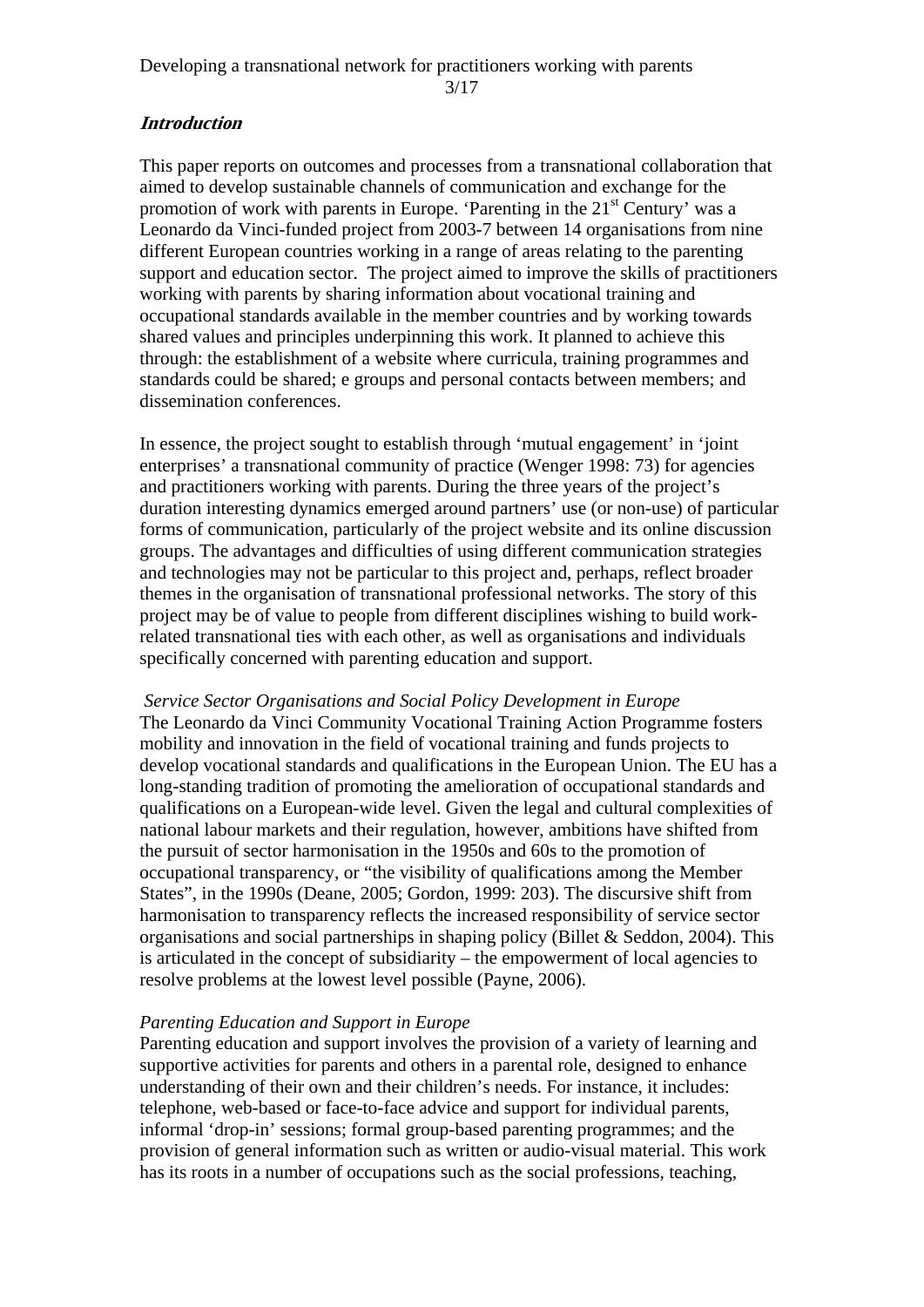## Developing a transnational network for practitioners working with parents 4/17

clinical psychology, psychiatry and health visiting. Although these professions have a long history of working with parents, recognition that such work may have its own specific set of knowledge and skills has been more recent. Training and national policy frameworks supporting professionals working with parents are diverse across Europe. In France a national and transnational network for parents and those who work with parents has been established for many years. The UK is currently the only European country with national occupational standards (NOS) that define the skills levels and competencies required of practitioners working with parents. In Holland there is increasing recognition of parenting work as a specific branch and set of competencies within the social professions. The tradition of social pedagogy has been influential in the development of the social professions throughout many countries in Europe. Social pedagogy recognises a continuous need for individuals, communities and institutions to learn in order to promote their capacity to respond to and overcome social problems (Lorenz 2006). This approach aligns well with the aims of the project, as it was concerned with improving practitioners' capacity to empower parents to resolve their own difficulties.

Despite the different approaches to parenting work in the different countries, there is European-wide interest in developing standards and training for working with parents across Europe (Council of Europe, 2006). Parenting in the  $21<sup>st</sup>$  Century was the first formal effort at establishing a sustainable transnational network for practitioners, policy makers and professionals in the parenting sector to exchange practice, expertise and competencies and to explore the possibility of European-wide occupational standards and qualifications mapping. It was therefore, however, also an ambitious project. European qualifications mapping for pharmacists, a regulated and well-established occupation in all member countries, was only accomplished after 16 years (Gordon, 1999).

#### *The Need for a Transnational Perspective*

Transnational exchange between practitioners working with parents is of increasing importance for a number of reasons. From a practical perspective, international cooperation and knowledge exchange facilitates the resolution of issues that are of an explicitly international nature, such as migration, cross-border adoption and child abduction (Payne, 2006). The context within which parents parent and parenting practitioners help parents to do so is increasingly global and requires a 'contextual understanding for a national perspective' (Payne, 2006: 170). Practitioners working with parents require local, national and international knowledge and practice skills to understand and work with the global dynamics underlying parents' situated needs.

Many of the issues parents face are not specific to national contexts. An analysis of work and care strategies of families in Finland, Italy, Portugal and the UK showed that the kind of support a particular family requires is less dependent on the nationality than on the educational level and work patterns of the parents (Larsen, 2004). Thus, two families of the same nationality but of different social backgrounds will show greater differences in terms of the services they need than two families with similar social backgrounds but of different nationalities. Given the convergence of national markets and the growth of the European service sector, it is likely that families in different countries will face similar issues and that the expertise of practitioners in one country will be valuable to practitioners working with the same target group in another country.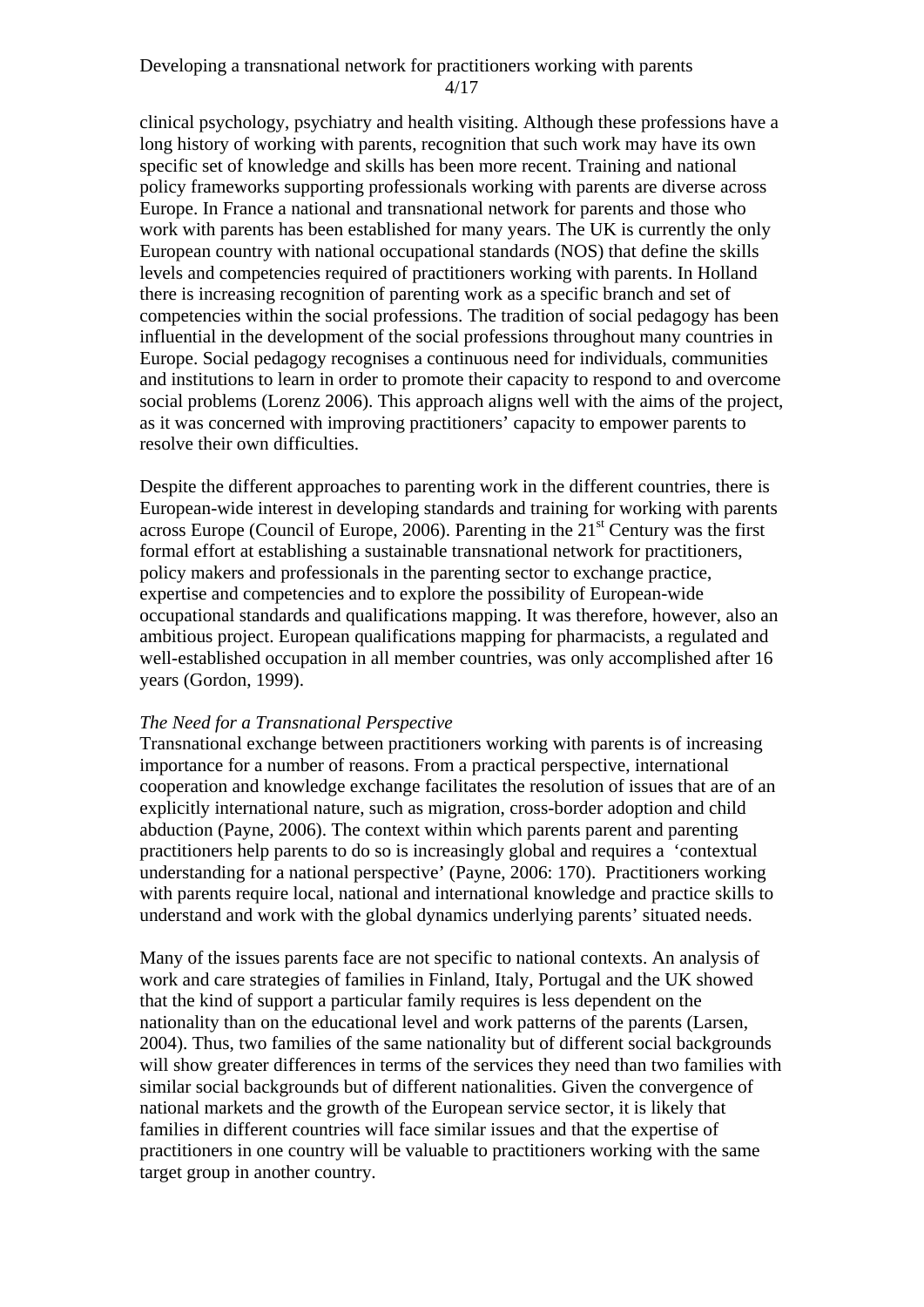Opportunities to develop training and skills exchanges between practitioners across nation states could enhance confidence in working in these changing contexts. Labour is becoming increasingly flexible across the expanded EU. Making national qualifications for working with parents more transparent would also be of benefit to parenting practitioners wishing to work across different EU countries.

# *Development of the project*

The project was initiated and led by a UK organisation that had championed the development of national occupational standards and training programmes for parenting practitioners. The project offered the opportunity to match fund costs for existing or new projects pursuing its aims. Existing contacts of the project lead were crucial in putting together the partnership. However, although key individuals from this organisation knew all of the partners, only some of the partners had worked with each other beforehand.

Projects participating came from: Poland, Romania, Slovakia, France, Belgium, Sweden, Holland, the UK including Northern Ireland, and the Republic of Ireland. Projects based in Spain and Germany were also invited to participate but in the end chose not to. The national contexts represented amongst the partners, therefore, spanned different welfare regimes across Europe that have been identified by Lorenz (1994). These include: the Scandinavian universalist model (Sweden); the residual model providing targeted intervention to those in need (UK); the corporatist model where social care provision is frequently delegated to voluntary and religious organisations (the Netherlands, France and Belgium); the rudimentary model where there are limited entitlements to state sponsored social benefits (Ireland) and social work within countries that were formerly communist (Poland, Slovakia and Romania). While these formulations can be criticised as being over simplistic and failing to take account of political and policy change this does suggest there are considerable differences in the national contexts of the participating organisations. All of the partners reported that parenting support work was being undertaken in their countries, though the scope and availability of this support and the resources dedicated to it varied greatly. The Council of Europe Family Policy Database (updated 2009) gives a good summary of different national strategies and provision for parenting support across Europe.

At the outset 18 organisations were involved; two were providing services to the network: the evaluation team, and the company building the website. Two partners withdrew shortly after the project began, which meant that, in all, 14 agencies contributed in some way to the project and the evaluation. Given that the impetus for the project had come from the UK it is perhaps unsurprising that the partnership had a strong UK bias: six out of the participating practice agencies were from the UK, though two of these were amongst those who subsequently withdrew. Partners undertook varied work. Some were primarily practice agencies working with parents and carers, offering counselling, group or telephone support and that additionally had an interest in the education and training of practitioners. Some had a co-ordinating role in the sector. Others had a specific brief to develop qualifications or deliver training and one was primarily research focussed. Some worked primarily at the local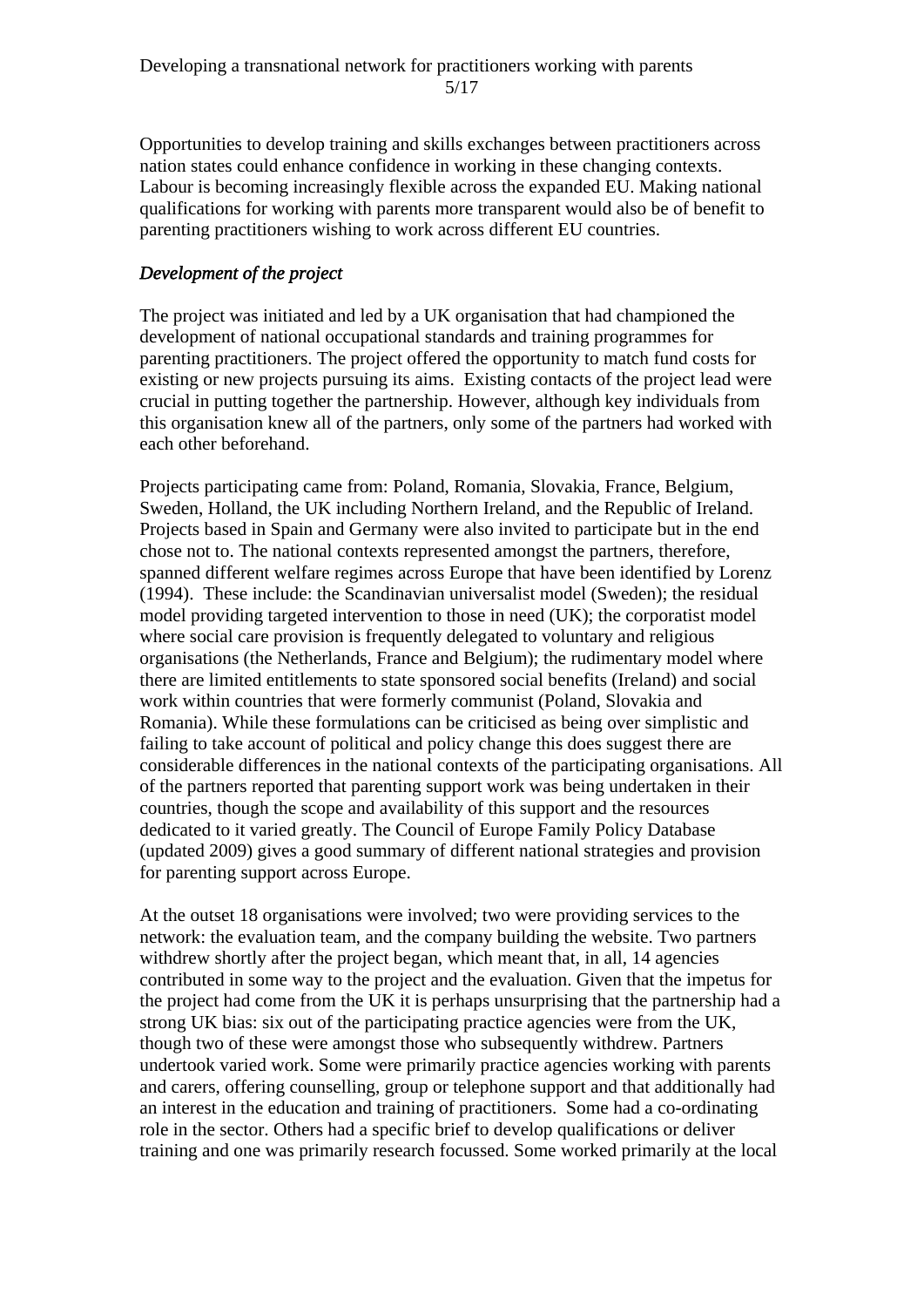level whereas others had more of a national or international focus. Hence, the partners were a heterogeneous group.

Partners were invited at the beginning of the project to identify their participation aims. All UK organisations were interested in implementing the recently established NOS, be it through establishing qualifications and vocational pathways or raising awareness among practitioners and the general public. Some shared an interest in exploring the possibility of European standards for the field. Specifically seeking to raise the international profile of parenting work, the Belgian and French organisations participated as representatives of the same international umbrella organisation. Whilst seeking to benefit from transnational knowledge exchange, most non-UK partners reported aims that were specific to their diverse national and regional contexts. A strong interest in developing their own NOS was voiced by the Dutch partner; partners from the Republic of Ireland were more concerned with improving regional practitioner training. The role of research in influencing social policy was of particular interest for the Swedish and Romanian partners. Raising awareness of the value of parenting practitioners amongst the general public and policy-makers on a national level were specific aims of the Polish and Slovakian partners.

# **Evaluation Design and Process**

Located within the social work section of a UK university, we were contracted to carry out an external evaluation of the project. Our methodology and analytical strategy was based on the idea of illuminative evaluation. With its origins in social anthropology, illuminative evaluation focuses on the description and interpretation of innovations in their various contexts rather than the empirical measurement of predefined factors across contexts (Parlett & Hamilton, 1977). It allows for sensitivity to contextual influences and therefore lent itself to the investigation of this particular project.

Evaluation questions were developed in collaboration with the project partners at an initial meeting. These involved: establishing whether information about training programmes, standards and principles of work with parents was exchanged; the value of the website and the e-groups; the effectiveness of the dissemination strategies and conferences and progress towards agreeing common principles and standards for work with parents. Partners were concerned that evaluation outcomes should be sensitive to the conditions and constraints of their own specific circumstances and roles and that they would not be expected, for example, to follow the UK direction of occupational standards if this were undesirable or unachievable in their own contexts; hence an additional evaluation question concerned how far partners had been able to achieve their own self-defined goals. The direction of the evaluation was also informed by the Leonardo programme priorities, namely: innovation, validity, dissemination, valorisation (i.e. multiplier effects through mainstreaming activity), transnationality and partnership.

To gain a global view of the project we adopted an open-ended approach, drawing data from a range of sources: three self-administered questionnaires distributed by email; the project website; e-groups; project conferences and meetings; e-mail exchanges; partners' websites and leaflets; independent conference evaluations; faceto-face contacts with partners; a face-to-face interview with the project lead and our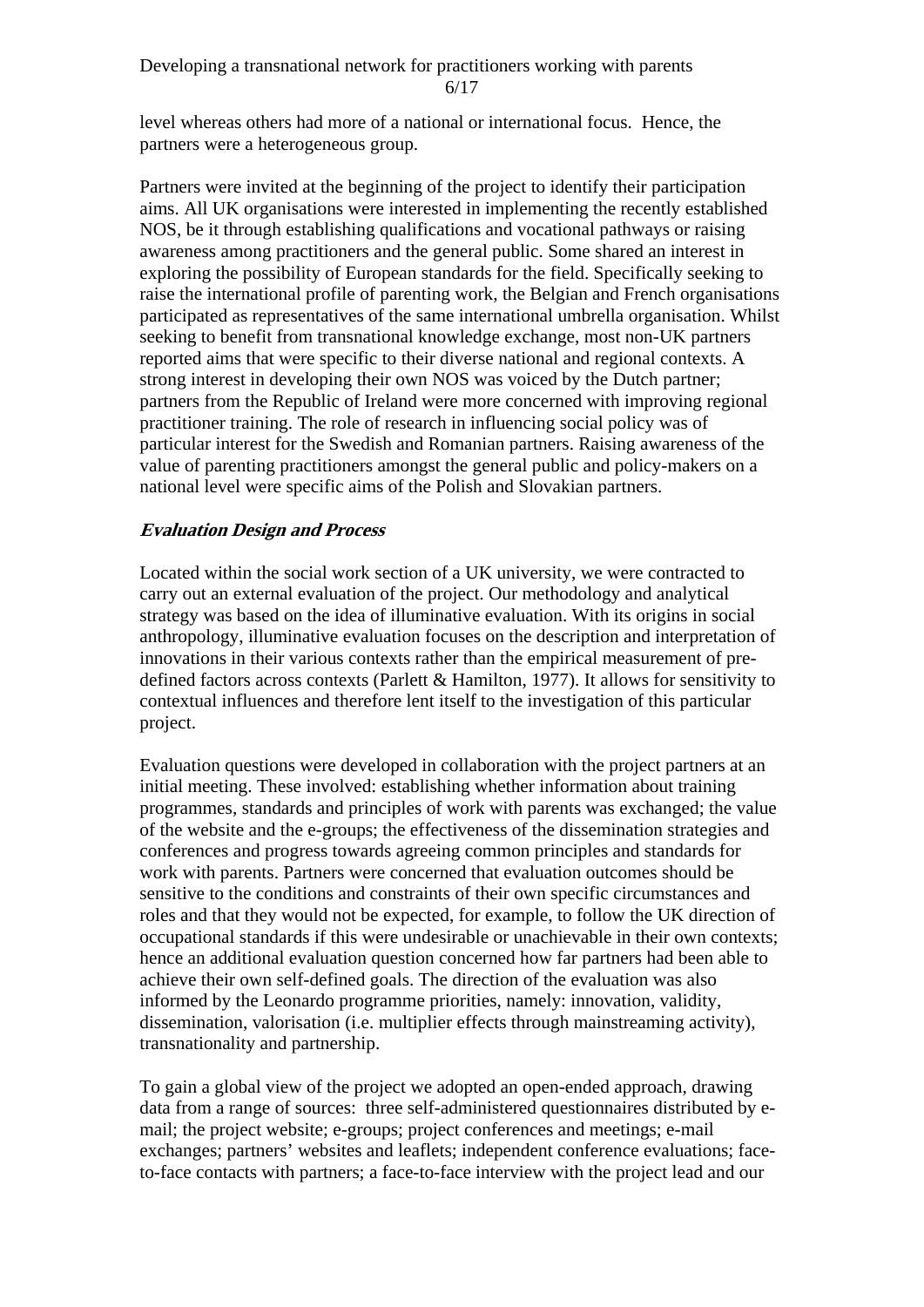personal experiences as evaluators of the project. The questionnaires enabled partners to establish specific objectives for their participation in the project, to report on progress at an interim and final stage and to provide feedback about their experiences of the project.

Data analysis and generation developed alongside each other. Regular meetings of the evaluation team gave opportunities to examine emerging findings and to address gaps in the data. The evaluators read the questionnaires independently and established emerging themes in subsequent group discussion. Throughout the project, researchers observed the project website and e-groups in terms of content and visitors' statistics. Researchers attended five of the eight conferences and both international meetings.

Much of our data were collected using electronic means, such as e-mail or the project website. Our choice of a predominantly e-based approach was partly influenced by the limited funds available to undertake the evaluation. At times this caused problems. It was difficult to access information that was only available outside the electronic or public sphere: for example face-to-face contacts, telephone conversations, and private e-mails between partners. Although partners initially welcomed our suggestion to copy us in on all their e-mail exchanges, this did not in fact happen. Despite partners' agreement to participate in the evaluation, questionnaire return was somewhat disappointing. Although all partners who continued to be involved in the project completed the initial questionnaire, nine completed the interim one and five the final. Data from some of those organisations who did not complete were, however, also collected during face-to-face meetings at conferences.

There could be a number of reasons for the sometimes limited response rate. As external evaluators we were by definition external to the project and may not routinely have been on partners' minds or a priority in their busy working lives. It may also be that some partners felt that they had already given us the necessary information and feedback and that the later questionnaires were repetitive. Recurring enquiries about our role suggested that some partners may have been wary of us. As one of the emerging findings was that some partners were less comfortable with the use of electronic forms of communication, this posed inherent problems in using this method. Language may also have been a limitation. Evaluation tools were in English (except the evaluation questionnaires, which were also in French). Many participants therefore had to provide information on their activities in a language other than their first language, which may have generated missing data, inaccuracies or misunderstandings. However, where possible we tried to double-check our understanding of the data provided with participants. Although simultaneous translation provided some insight into papers delivered at conferences, both evaluators and participants could only gain mediated experience of those materials that were delivered in a language other than their own.

In sum, strong reliance on electronic media and on the English language restricted us to data that were communicable by these means. Yet, these limitations also informed us of practical problems inherent in the processes of this project. Although these factors may have affected our insight into the project's processes on some occasions, overall the privileged access to data from different individuals and organisations gave us a unique overview of the project as a whole.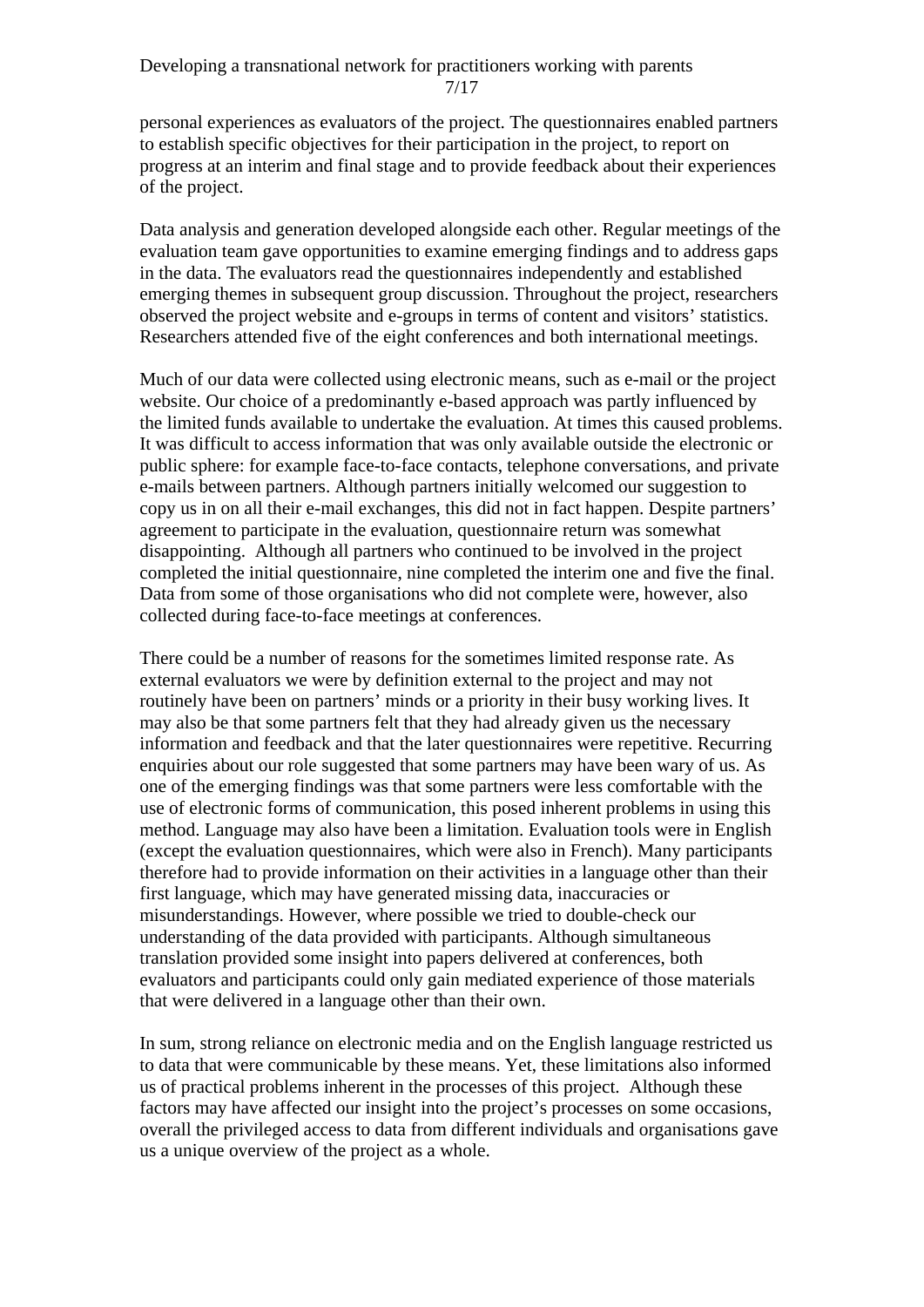# *Findings*

# *Exchange of information about principles, curricula and training for parents and the development of common standards, values and principles*

In general partners reported that this had been a valuable part of the project, with exchanges of information around such topics as the development of occupational standards, university qualifications and approaches to influencing policy makers. The transnational element of the exchanges was reported as having been inspiring and partners reported that thinking of their work within a broader European framework had in some cases influenced organisational policy. Transnationality was also valued for opening up possibilities for new partnerships and projects, for example between Northern Ireland and the Republic of Ireland, the Netherlands and the UK Slovakia and the UK, and Romania, Belgium and France.

Although the international make-up of the project was valued, some partners expressed concern about the diversity of professional backgrounds and interests among project members. Some partners felt that the exchanges did not fully meet their needs for information particularly in relation to implementing occupational standards outside of the UK, research and evidence-based practice in parent education, transnational training schemes and best practice in foster care. Overall it appeared that partners' views about how far the project had fully achieved the aim of exchanging relevant information were dependent on the specialist areas of the partner organisations and whether these lent themselves to the formation of working alliances with other project partners.

#### *Meeting individual aims and objectives*

At the formative stage of the project, partners outlined individual aims and objectives. These were commensurate with the overall aims of the project, with the agreed evaluation questions and the Leonardo topics for evaluation. Partners who returned their interim questionnaire had agreed 52 steps to achieve these aims and objectives and by the interim stage partners reported that they had fully completed 20 of these steps and partially completed 23. A further nine steps had not yet been completed, six because they were not due to be completed until later and three could not be completed because of funding difficulties, organisational change or problems with using the project website. By the final stage (though only a third of these were returned) partners reported that not only had they completed the tasks they had set initially set themselves but in many cases the outcomes achieved had exceeded their initial expectations.

#### *Dissemination to practitioners and policy makers*

Eight international conferences were held under the auspices of the project and these were successful in recruiting significant numbers of participants and in attracting media attention. Partners reported that through these conferences partners they were able to disseminate the work that had been developed through the project and to articulate the importance of the parenting sector to professionals, policy makers and the wider public. Two organisations of nationwide scope emphasised the usefulness of the transnational aspect in informing and influencing social policy and adding leverage to negotiations with decision-makers.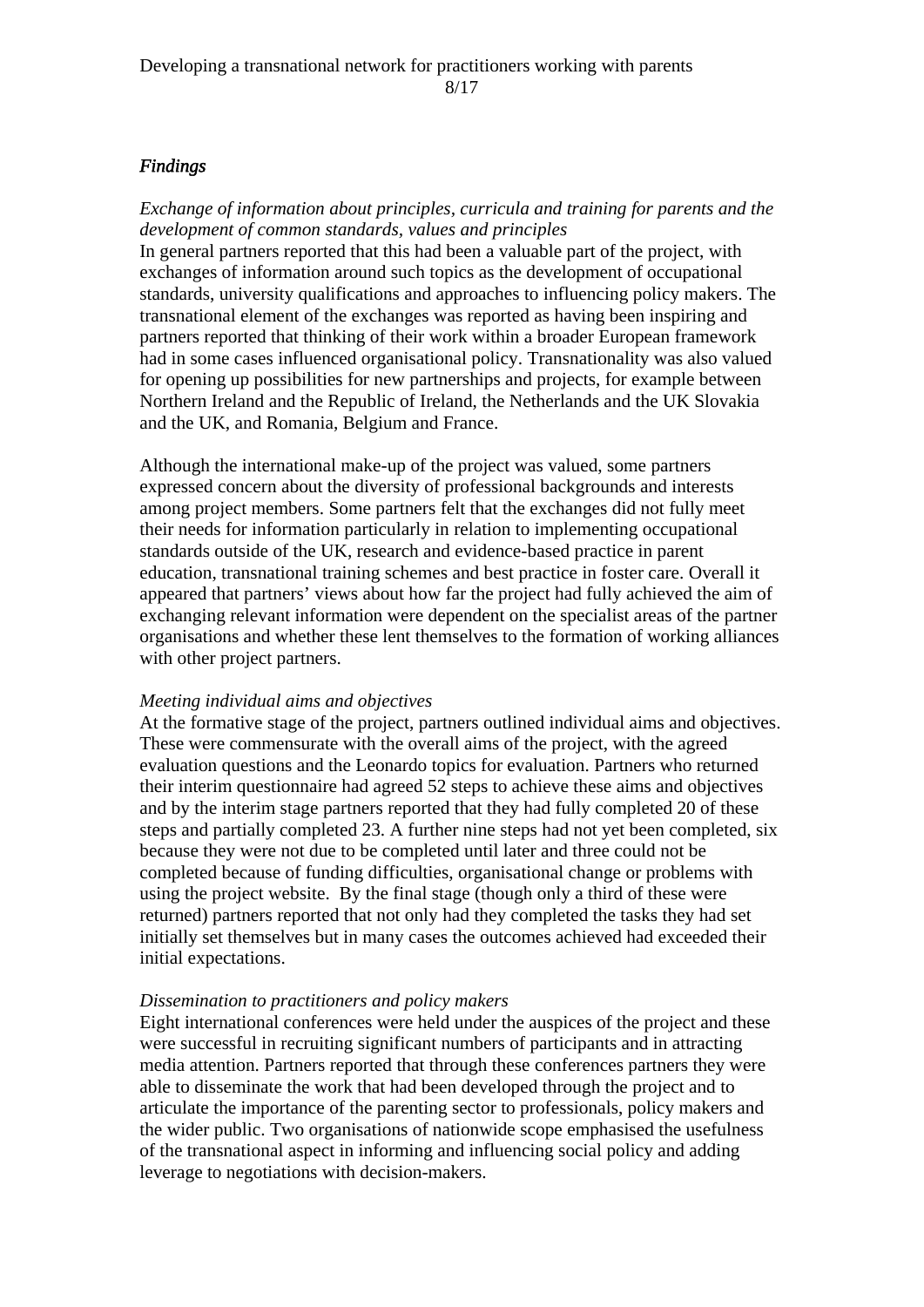# Developing a transnational network for practitioners working with parents 9/17

*'It is very useful to get input on what role parenting support have in other countries in general as well as in relation to policy and in relation to research/ evaluation….It impresses national policy makers to hear about a broader dimension'* 

*'International examples can also be useful when discussing parenting support with decision makers.'* 

Numerous examples of ways in which the project had helped to catalyse change were cited. In the Netherlands, practitioners and policy makers planned a collaborative sector mapping exercise and modules about working with parents were developed for social work undergraduates. The Slovakian partner recruited 36 new trainees for their training programme, launched a transnational training scheme in cooperation with a Polish organisation and decided to hold regular events based on the conferences that had been delivered with the support of the project. Furthermore, through contributing to two nationwide media campaigns this organisation promoted public discussion about children in foster and institutional care. Irish and Polish partners were successful in organising regular conferences to disseminate their work. Irish partners reported that the project had enabled successful cross-border collaboration, which had been sustained beyond the original aims identified in the start of the project. The Romanian partner reported that that they had played a key role in the draft of the National Strategy on Parents Education. A UK partner described how the project had helped them lobby for the establishment of the National Academy of Parenting Practitioners and to create funding opportunities for practitioner development through the Parenting Fund.

#### *Use of the project website and e-groups*

During the lifetime of the project the website 'www.europarent.org' was established, which was generally available to the public, though postings and the e-groups were restricted to partners and were intended as an opportunity to exchange experiences of and approaches to developing the work of the project. There is some evidence that the website was useful to visitors. Unique visits to the website rose from 212 in June 2006 to 2163 in June 2007. However, the scope and amount of material posted on the website, though it grew modestly throughout the project, was somewhat limited. A small number of the partners were responsible for most of the postings. The e-groups remained largely inactive with no e-based discussions visible on the website and the e-group forum as a whole being used solely as a notice board with a few postings on topics such as practice standards, training, evaluation and research. There was one lively debate on the website regarding the value of 'credentialing the workforce'. Other sections were enriched by the publication of research findings and evaluations and policy material relating to national contexts. However, the website has not become a permanent resource, as was originally intended.

*Progress towards agreeing common principles and standards for work with parents*  At the initial meeting it was agreed that partners would decide at the interim stage how far agreeing common standards should be an objective of the project. At this point in the project partners were of the view that, given the different national contexts, common standards were not a realistic goal for the near future. Partners decided, however, that it was feasible to agree on common values and principles for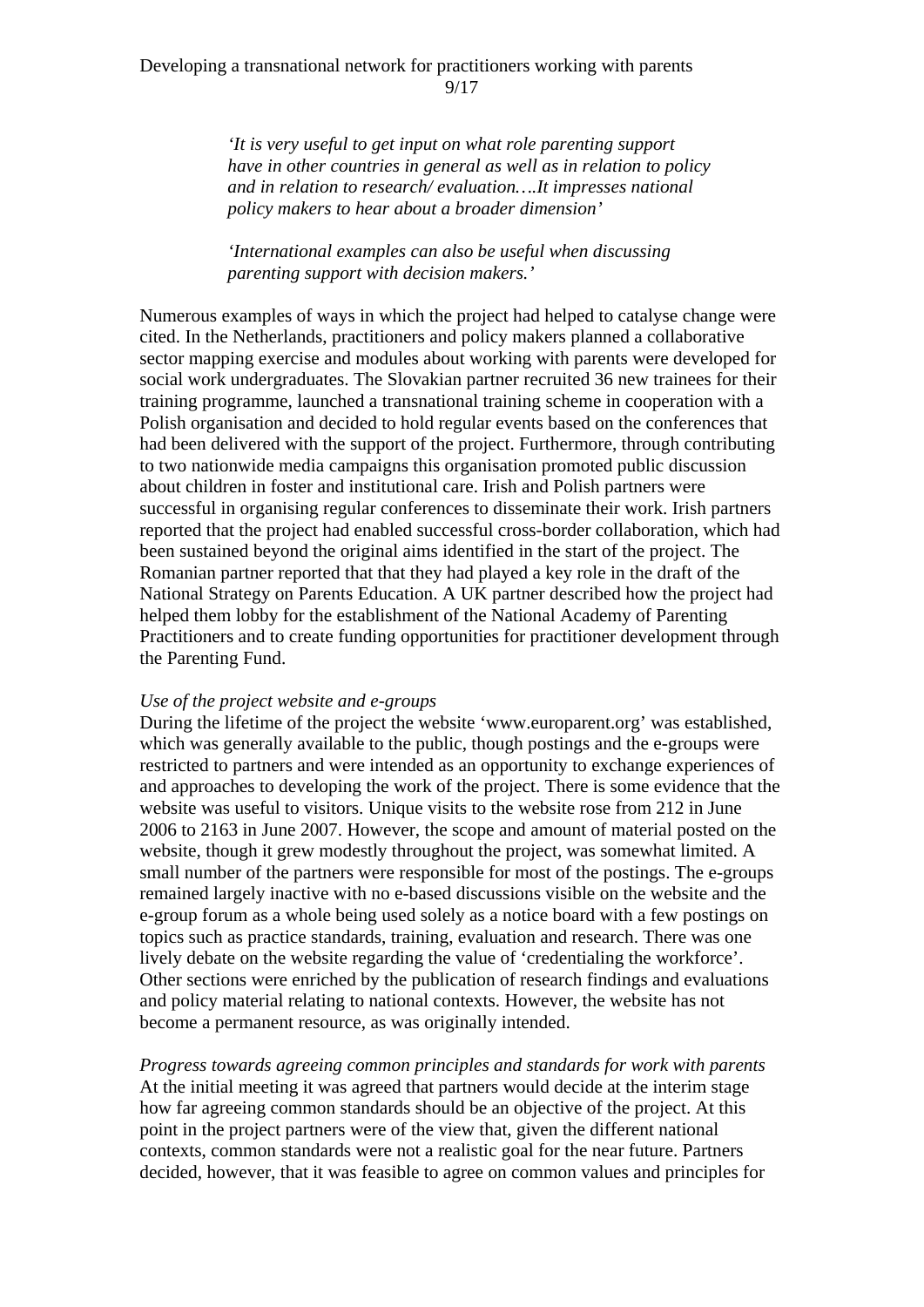# Developing a transnational network for practitioners working with parents 10/17

parenting practitioners. However, at the final stage little progress had been made towards this, though a number of partners were still voicing their conviction that this was a necessary and valuable next step. One partner expressed an interesting contrary view. This partner reported that participating in the project had affirmed their belief that focusing on values, standards and qualifications was useful only if research indicated that this was a valuable way to achieve good outcomes for parents and their children.

# *Discussion*

Overall, it seemed that the project was successful in accomplishing some of its aims: particularly in raising the profile of parenting work regionally, nationally and internationally; in supporting partners to develop training programmes, qualifications and standards within and, to a lesser extent, across countries; and in some cases contributing towards the partners being able to secure substantial additional government funding to take the work forwards. It was, however, less effective in its aim of moving towards a shared agreement about values and principles underlying the work. There was also general disappointment in the limited use of the website and egroups.

### *Successes*

The transnational element was highly valued by most partners for generating new knowledge that was deemed relevant to the field of practice. Another partner pointed out the usefulness of transnational exchanges in bringing about a clearer picture of present and future tasks for the parenting professions.

> 'We realised that there is a wide range of organisations working with parents from different family types, which raises questions about both the present and future direction of our Society.'

'The network has enabled us to gain a European perspective which has informed our approach to our work.'

The project appeared to be effective in acting as a catalyst for activities that partners had already planned. On a practical level, by providing match funding, additional resources were made available to support this work. The expectation that partners would disseminate their work through the conferences provided a schedule to move this forward and motivation to have something to present. The project was also effective in fostering new affiliations between partners around specific interests. Examples are the UK drawing on Slovakian innovations in the field of foster care, Romania's increasingly closer ties with the French partner's international network.

### *Challenges*

However, feedback from the partners reflected a discrepancy between these positive outcomes of the project and a general disappointment with the electronic means of communication that had been envisaged as a key vehicle for achieving these outcomes. Partners' working practices and the feedback they gave in the questionnaires showed a clear preference of face-to-face actual meetings to virtual forms of networking.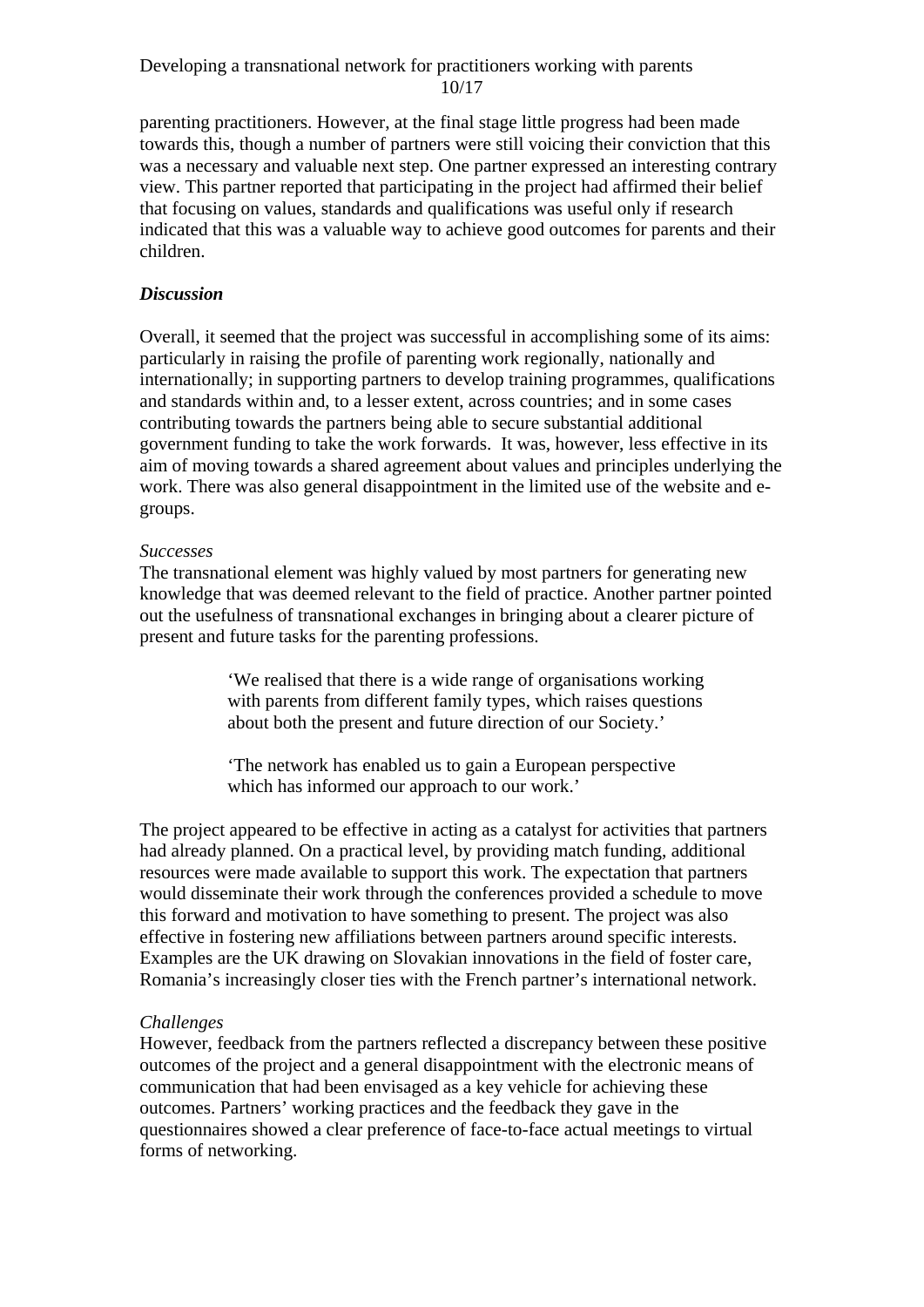## Developing a transnational network for practitioners working with parents 11/17

"*Direct meetings and seminars are more important in order to exchange information and keep contacts with partners."* 

*"We appreciate the knowledge and contacts gained during LEONARDO meetings and conferences."* 

The formation of new collaborations and exchange of information between partners took place primarily in face-to-face meetings and at conferences. Most partners reported that these had been useful not only to their own work but also more generally to the development of standards and training. In contrast to this, the website and the egroups were generally described as not so helpful or not helpful at all.

Although the website and e-groups had been envisaged as an important outcome in the original funding proposal, other forms of communication emerged as more central to the sustenance of this particular project. Partners criticised the '*the limited use of the website'* and '*the lack of communication via website'*. At the interim stage one partner expressed the wish that '*the website can be complemented with at least some links to important texts (or institutions) from other countries than Sweden, the UK, and the Netherlands.'* 

The breadth of partners' activities contrast with the slow development of the website and the failure of the e-groups. Information and communication technologies have become increasingly widespread and have been identified as successful and efficient tools for information exchange, knowledge generation, collaboration and networking across disciplinary and geographical borders (Porter, 2004; Russell et al., 2004). In this project, however, partners communicated primarily by seemingly more timeconsuming and expensive means, such as conferences and international meetings, and made comparatively little use of the project's online resources. Paradoxically, partners expressed profound dissatisfactions with both the website and the e-groups yet they apparently found it difficult to take the steps needed to make improve them. How can we understand the overall inactivity of members when it came to participating in and contributing to the virtual aspect of the project?

In attempting to understand this paradox, a number of technical, linguistic, temporal, psychological and social factors seem important. Technology is not simply a neutral means of enabling people to build and maintain actual relationships in the virtual world. Looking at previous interdisciplinary projects with a strong e-focus, it becomes evident that technology alone does not create a community (Courtright & Kling, 2003; Fusco & Schlager, 2003). Virtual communities created outside of existing professional communities have been unsuccessful in the sphere of teacher training (Fusco & Schlager, 2003) and born few fruits for professional development when designs were imposed from above that did not resonate with participants' actual interpersonal relationships (Courtright & Kling, 2003).

General IT literacy and knowledge of the website's specific processes were mentioned as key factors affecting partners' usage of the tool. One partner felt there was a need for '*better information on using website'* with the same partner reporting a '*lack of understanding of how to access and disseminate information'*. One of the Eastern European partners pointed out that out that the relative cost of information technologies was higher in Eastern European countries and that access to and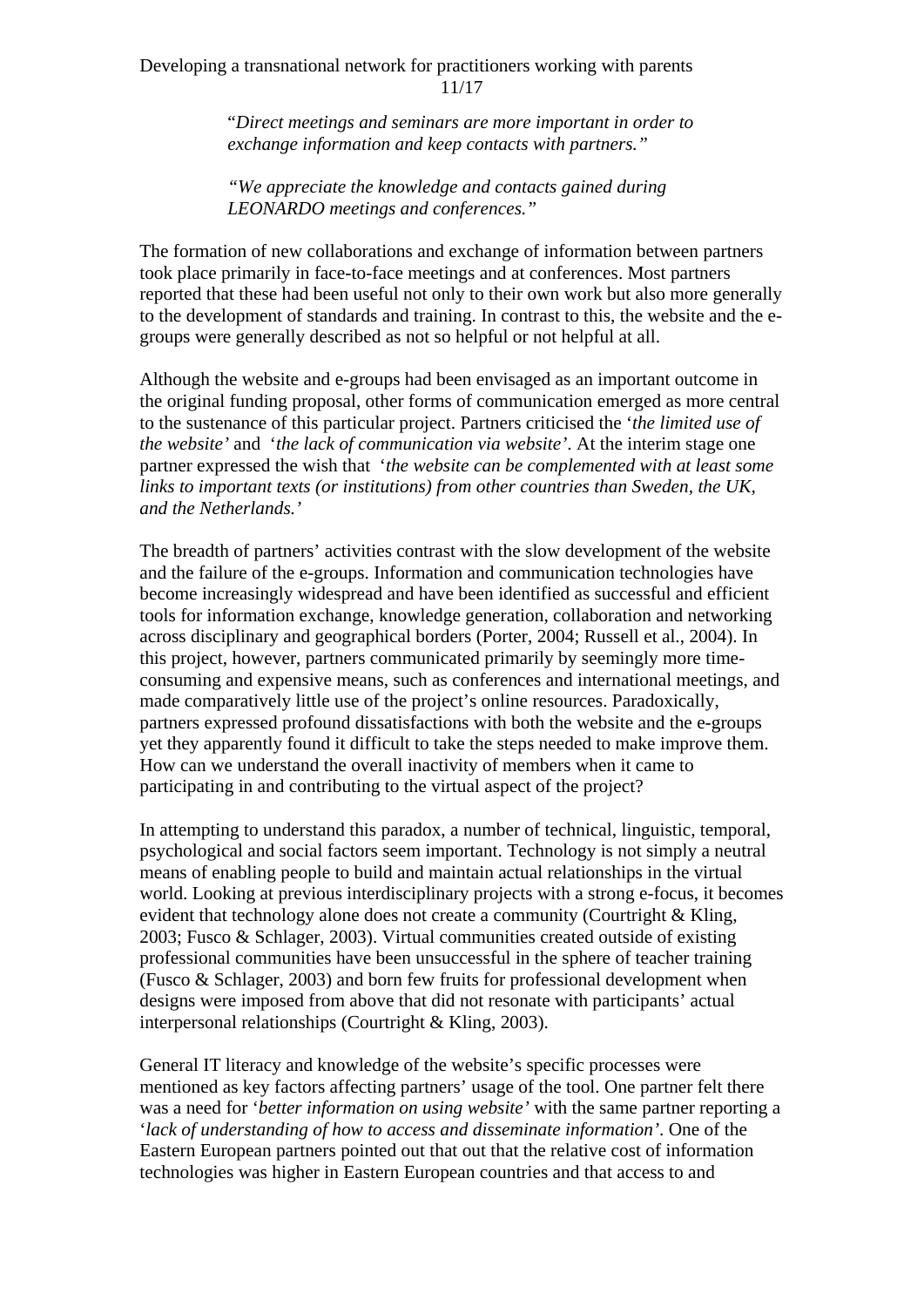## Developing a transnational network for practitioners working with parents 12/17

familiarity with computers and the internet was therefore more limited. Since this was a transnational project and the majority of partners did not have English as their first language, it is also possible that the requirement of corresponding publicly and in writing with other professionals in a language other than one's own seemed offputting. One partner thought that translated materials should be provided to widen access to non English-speaking staff.

Information overload in a professional environment may contribute to an avoidant stance towards new information (Morgan & Symon, 2002). Partners were frequently undertaking tasks related to the project in addition to their main occupations as civil servants, psychologists or social workers. A lack of time was mentioned by almost all partners as an obstacle to their active participation in the project, and the website in particular. Research findings suggest that the need for time may be even more pertinent in the consumption of virtual information (Nah, 2004). Online communication therefore inevitably tests its users' patience, and possibly even more so when there is confusion over how to use it effectively. Waiting time was increased by the difficulties partners experienced when trying to use the website, and in the long-term the slow rate of new uploads increased the wait for new materials. 'Communities fail when there is insufficient activity to make visiting the community interesting' (Preece et al., 1004: 215).

Psychological factors may also have been important. Preece et al (2004), in their study of so-called 'lurkers', that is people who log on but do not contribute, reported that factors such as 'only getting to know the group', 'feeling shy about contributing' and feeling that 'they had nothing to contribute' inhibited people's confidence to participate actively. These may also have been applicable to this project. The partners were a new group and the project necessitated a process of familiarising oneself with each other's work and the political, cultural and economic contexts within which different partners operated; this process meant that getting to know the group inevitably took some time. Shyness may have been heightened among those members of the project who would have had to make written contributions in a foreign language on a public platform. Some of the partners reported that they thought their work too specific, and of less relevance to other partners, or expressed feelings about their work being less important or successful than that of others.

It is difficult to ascertain whether partners who did not frequently contribute to the website were indeed "switched off" from using the website's content at all, or whether they were "networked" by the more active members and thus benefited from the materials they posted (Castells, 1996:244). A contributory factor to the generally negative feedback about the website could also have been that website visitors typically adopt the role of consumer rather than that of producer (Koiso-Kanttila 2004). This seems also to be true for some of the partners in this project. Though the website was ostensibly a collaborative venture, some partners may have looked to the project lead to take responsibility for the website production. Cook-Craig and Sabah's (2009) study of virtual communities of practice amongst social workers in Israel found that although social workers used, and frequently applied, knowledge gained from this source, they were much less likely to see themselves as knowledge producers or to actively initiate discussions about practice knowledge.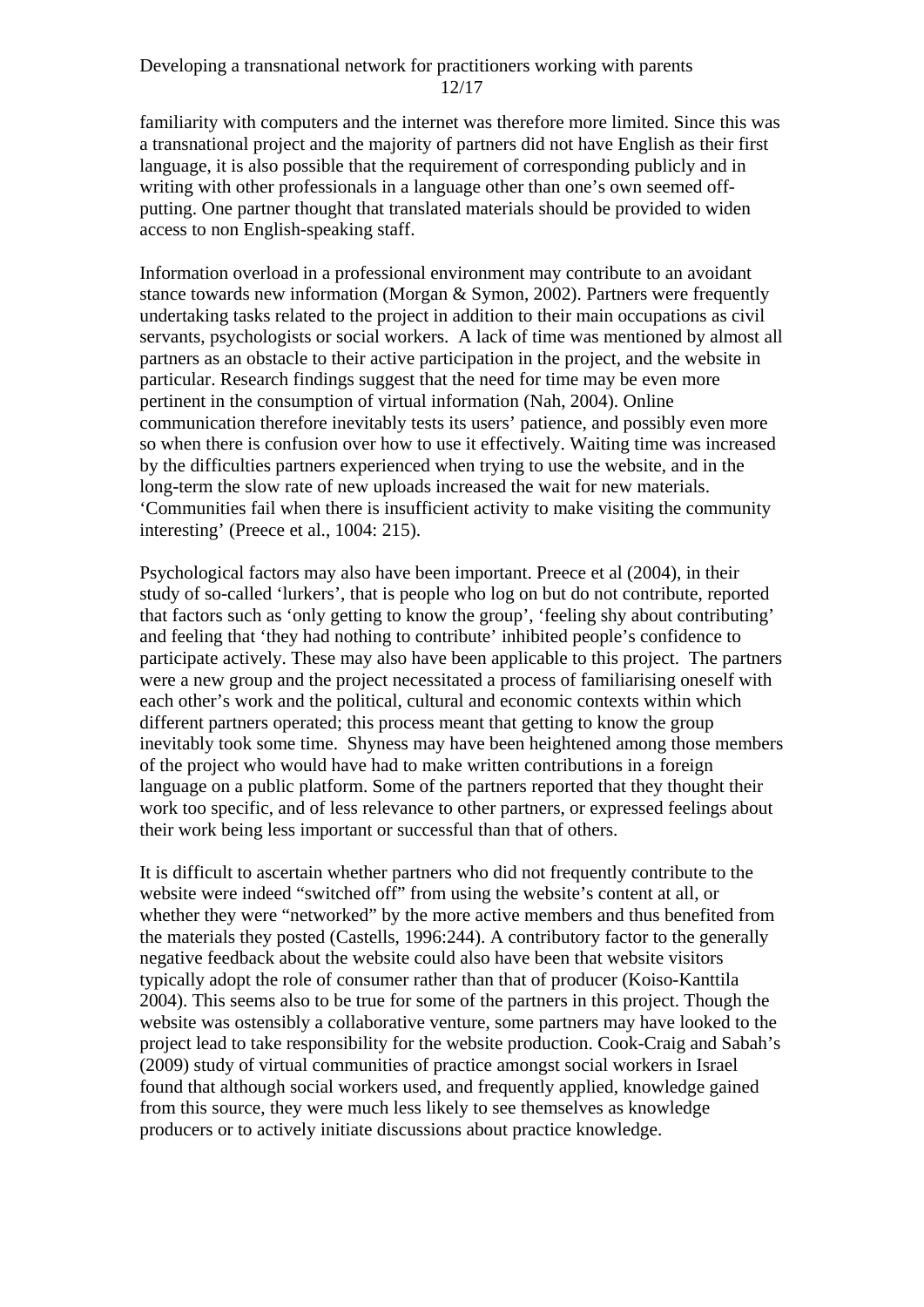## Developing a transnational network for practitioners working with parents 13/17

However, problems that were more intrinsic to the network and the project's aims might have also been fundamental to the difficulties encountered. The heterogeneity of the partnership has already been noted. Some partners reported that their own objectives seemed of limited fit with those of other partners and that a general interest in working with parents was not enough of a common denominator. Others reported a sense of isolation and lack of belonging to the endeavour. The scope of organisations and specialist areas involved were sometimes reported as being a hindrance, diverting focus away from the original aim of developing training, standards and qualifications. Nonetheless, partners who managed to foster collaborations around specific areas of interest benefited from the different specialisms represented by project partners.

Partners' comments illustrate a tension between the scope and specificity of the project, which could be both productive and isolating. While the diversity of perspectives and contexts were strengths, this may also have been an impediment to the active participation of all partners in creating a (primarily) virtual community of practice. Wenger (1998) writes about the dual processes of identification and negotiability in the formation of communities of practice. Identification refers to ways of supporting affinity and commitment and creating shared histories, whereas negotiability refers to processes such as inviting contributions, negotiating and enforcing shared standards and agreeing decision-making processes. Perhaps more work on developing these processes of identification was needed before an attempt was made to bring together groups of practitioners from such different agencies and settings in order to negotiate shared meanings and actions, particularly through a very public electronic medium. High levels of 'mutual dependence' have been identified as consolidating virtual communities (Fry (drawing on Whitley), 2006). The disparate nature of this network would have militated against this.

Practically, it would have been useful to have allowed more time for the partners to agree in detail the purpose and uses of the project website in order to create a stronger sense of mutual ownership. The self-perception of partners of being a consumer rather than a consumer-producer might have been challenged by enhancing the interactive features of the website. Task setting has been found effective in involving consumers in e-learning (Alant & Dada, 2005) and could have been adapted for this context, for instance providing a framework to encourage partners to post summaries of their interests and current work. Mentoring networks to introduce members to a website's mechanisms have been suggested as helpful forms of encouragement (Preece et al., 2004: 217).

Wenger (2001) outlines thirteen elements of successful communities of practice. He argues that communities need: to have a presence and visibility in members' lives and to have temporal rhythms and rituals; to encourage participation through ease and variety of interactions; to be of value to members in the short and long term; to provide a connection to the wider world; to enhance personal and communal identity; to create relationships and foster a sense of belonging while allowing different levels and types of participation; and to have leaders who take active responsibility for the community. Further attention to all of these factors might have enhanced the capacity of this group to develop themselves as a virtual community of practice.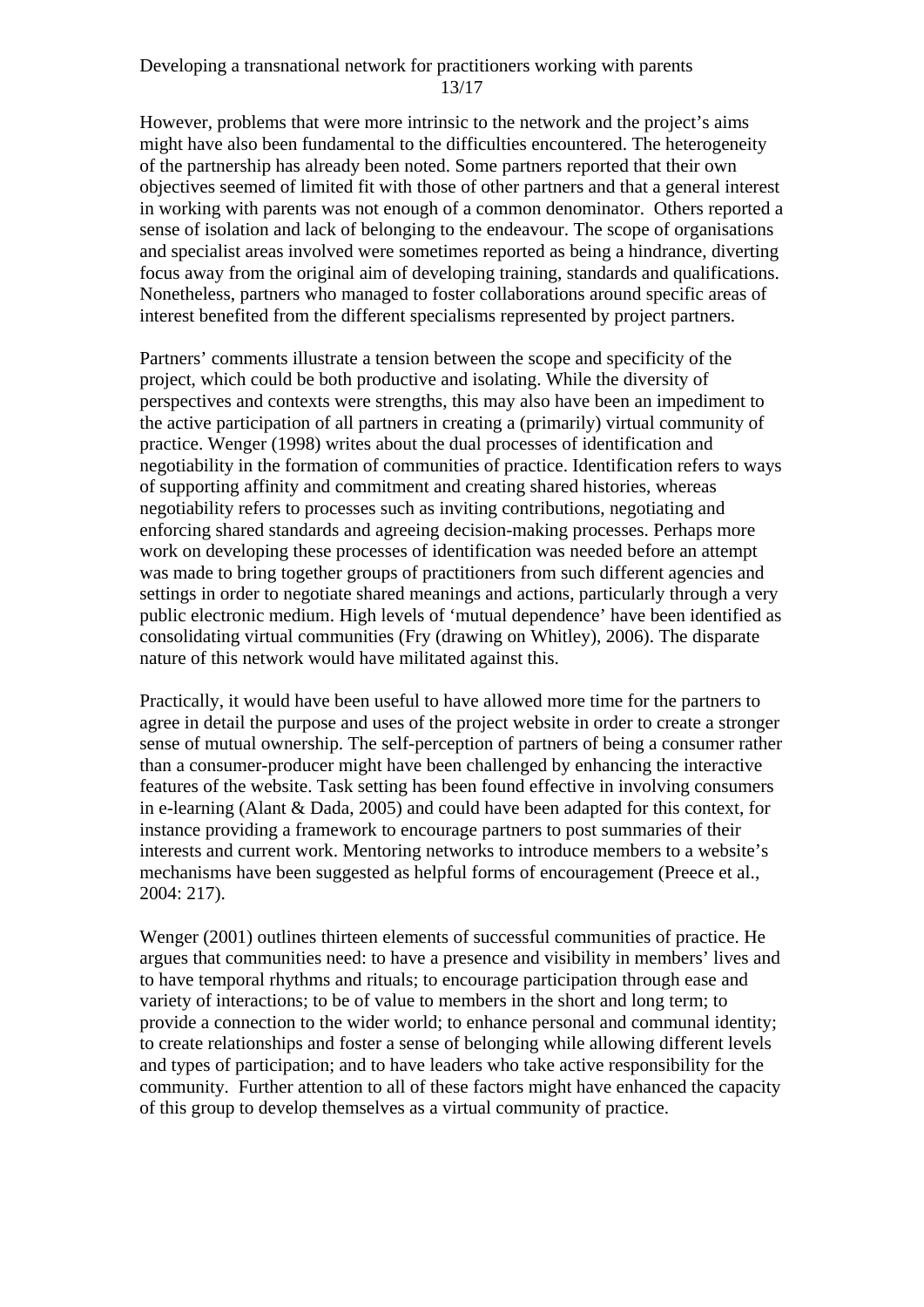# Developing a transnational network for practitioners working with parents 14/17

# *Conclusion*

The Parenting in Europe in the 21st Century project aimed to share knowledge of standards, training and qualifications for practitioners working with parents across Europe and to consider the scope for these to be harmonised. Partners in the project were drawn from nine European countries and represented different types and sizes of agencies. The project was successful in bringing together this diverse group of organisations and practitioners to share experiences of the roles of practitioners working with parents and their professional support needs, in supporting many of the partners to achieve their own individual goals in relation to the activities of the project, in building the profile of parenting work with policy makers and in fostering collaborations between individual partners for future work. Partners represented in the partnership hosted eight dissemination conferences.

Direct contact, face to face meetings and more traditional conference formats were preferred forms of communication, with the electronic forms of communication little used and valued. Although the website was developed during the project, partners felt that it had not been as effective as they would have liked and it has not been sustained. The e-groups did not develop as a means for the partners to develop dialogue about their practice as originally envisioned. Limited progress was made on agreement about specific standards and qualifications but the project offered an opportunity for some valuable debate about different approaches to improving standards of practice.

Some specific aspects of the social and professional relationships between the partners seemed to be significant in this preference for face-to-face rather than electronic communication. Although all of the partners had had some previous contact with the project lead prior to the start of the project not all of the partners knew each other or had worked together beforehand. The two meetings of all of the partners were highly valued, however this face-to-face contact may not have been sufficient to develop the kind of personal relationships that could have overcome factors that inhibited the use of electronic forms of communication.

More active consideration from the outset of the potential difficulties that such a disparate group of participants might face in using technological forms of community building would have been useful. The aims of the project were multiple and complex. The UK dominated in both the leadership and membership of the project. In retrospect, more modest aims concerned with sharing experiences, supporting partners' existing initiatives, fostering relationships between partners with similar interests and, if the website and electronic forms of communication were to be a key feature, more detailed attention to social as well as technological processes would have been valuable. It quickly became apparent that the objectives concerned with agreeing occupational standards and harmonising qualifications were not feasible. However, the initial emphasis on this may have been off-putting to some members and could have been perceived as an attempt by the UK to dominate the agenda. It is curious that little robust debate about shared principles underpinning parenting education and support took place. Gray and Fook (2004), in their discussion about the quest for a universal social work, discuss three key polarities: westernisation versus indigenisation; globalisation versus localisation; multi-cultural versus universal values. All of these were exemplified in some way in this ambitious and ultimately only partially successful project.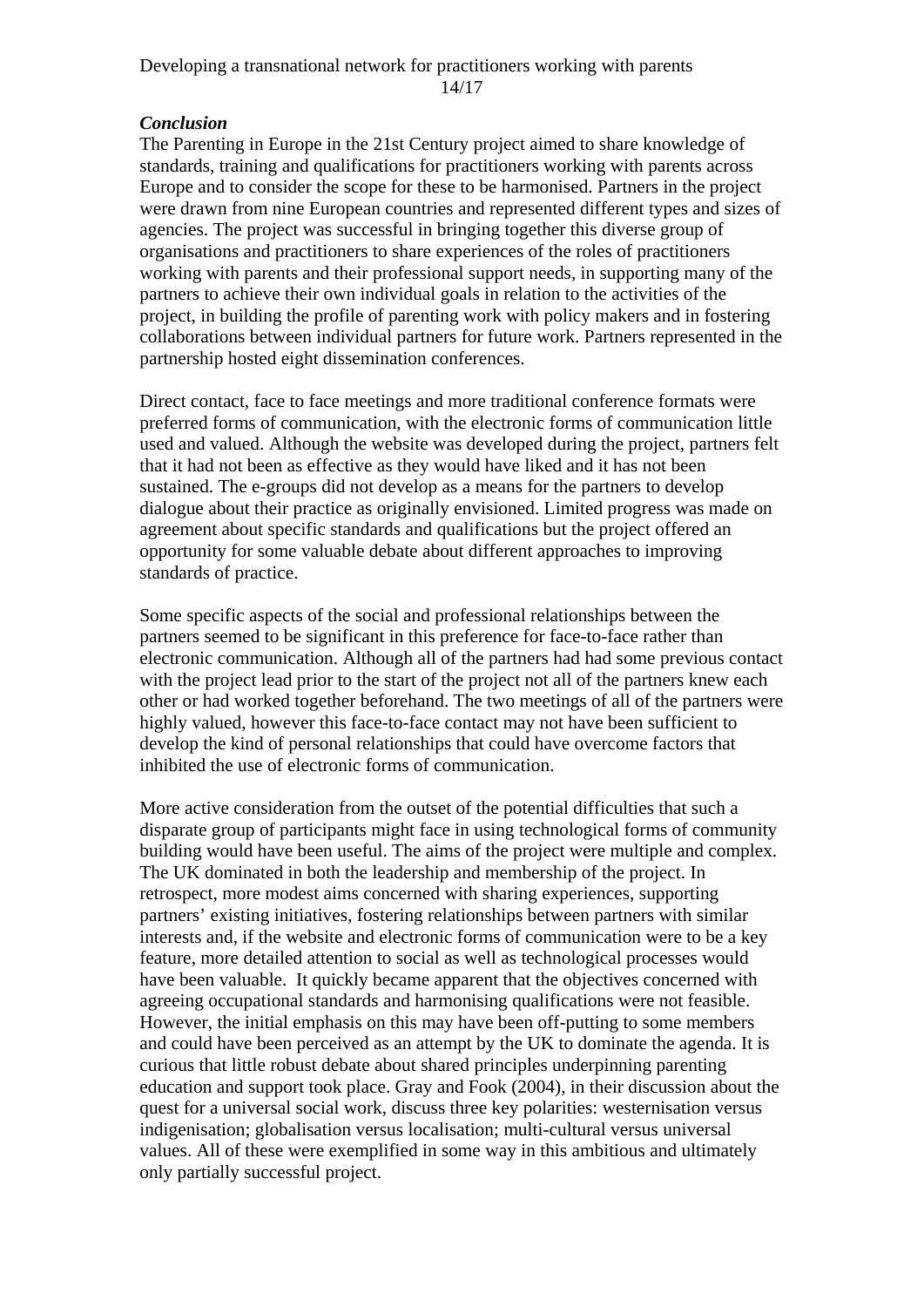# Developing a transnational network for practitioners working with parents 15/17

## **References**

Alant, E. & Dada, S. (2005) 'Group learning on the web'. *International Journal of Educational Development*, 25 (3): 305-16

Billett, S. & Seddon, T. (2004) 'Building Community through Social Partnerships around Vocational Education and Training'. *Journal of Vocational Education and Training,* Vol. 56(1): 51-68.

Castells, M. (1996) *The Rise of the Network Society. The Information Age: Economy, Society and Culture, Vol.1.* Oxford; Blackwell Publishers Ltd.

Council of Europe (2006) *Recommendations Rec(2006)19 of the Committee of Ministers to Member States on policy to support positive parenting.* https://wcd.coe.int/ViewDoc.jsp?id=1073507&site=CM Accessed, 23 June 2010

Council of Europe Family Policy Database (last updated 2009) www.coe.int/familypolicy/database Accessed: 26 May 2010

Cook-Craig, P. & Sabah, Y. (2009) 'The Role of Virtual Communities of Practice in Supporting Collaborative Learning Among Social Workers.' *British Journal of Social Work (*2009) 39, 725-739 Advance Access

Courtright, C & Kling, R. (2003) 'Group Behavior and Learning in Electronic Forums: a sociotechnical approach.' *Information Society,* Vol. 19(3): 221-235.

Deane, C. (2005) 'Transparency of Qualifications: are we there yet?' *European Journal of Education*, Vol. 40(3): 279-293.

Fry, J. (2006) 'Scholarly research and information practices: a domain analytic approach.*' Information Processing and Management*, 42(1): 299-316

Fusco, J. & Schlager, M.S. (2003) 'Teacher Professional Development, Technology, and Communities of Practice: are we putting the cart before the horse?' *Information Society,* Vol. 19(3): 203-220.

Gordon, J. (1999) 'Approaches to Transparency of Vocational Qualifications in the EU.' *European Journal of Education,* Vol. 34(2): 203-217.

Gray, M. & Fook, J. (2004) 'The quest for a universal social work: some issues and implications', *Social Work Education*, 23: 5, 625-644.

Koiso-Kanttila, N. (2005) 'Time, Attention, Authenticity and Consumer Benefits of the Web.' *Business Horizons*, Vol. 48:63-70.

Larsen, T.P. (2004) 'Work and Care Strategies of European Families: Similarities or National Difference?*' Social Policy & Administration*, Vol.38 (6): 654-677.